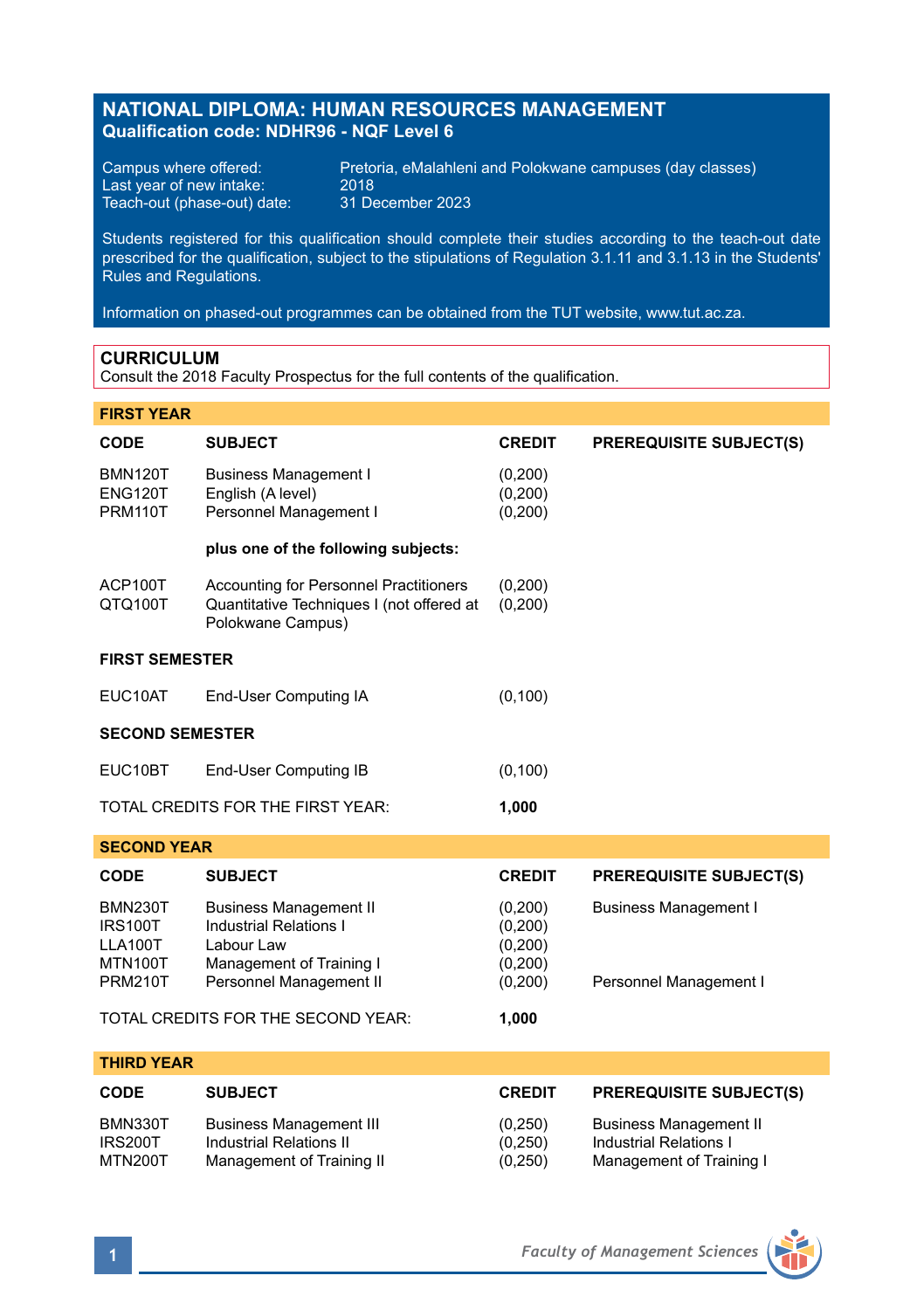| PRM310T | Personnel Management III             | (0,250) | Personnel Management II |
|---------|--------------------------------------|---------|-------------------------|
|         | TOTAL CREDITS FOR THE THIRD YEAR:    | 1.000   |                         |
|         | TOTAL CREDITS FOR THE QUALIFICATION: | 3.000   |                         |

## **SUBJECT INFORMATION (OVERVIEW OF SYLLABUS)**

The syllabus content is subject to change to accommodate industry changes. Please note that a more detailed syllabus is available at the Department or in the study guide that is applicable to a particular subject. At time of publication, the syllabus content was defined as follows:

### **ACCOUNTING FOR PERSONNEL PRACTITIONERS (ACP100T) 1 X 3-HOUR PAPER** *(Subject custodian: Department of Accounting)*

Introduction to accounting, the accounting equation, books of prime entry, bank reconciliation statements, debtors and creditors control accounts. Adjustments, financial statements (sole trader), inventory (different systems and valuation), budgets and budgetary control, non-current assets and their disclosure, manufacturing accounts, cost-volume-profit analysis, different forms of enterprise, their financial statements and related matters, basic cost accounting and cost behaviour. (Total tuition time: ± 60 hours)

**B**

## **BUSINESS MANAGEMENT I (BMN120T) 1 X 3-HOUR PAPER**

## *(Subject custodian: Department of Management and Entrepreneurship)*

A focus on the different management functions of business organisations in the South African environment. It describes how managers should manage resources and activities in such a way that organisations can operate as profitably as possible. (Total tuition time: not available)

## **BUSINESS MANAGEMENT II (BMN230T) 1 X 3-HOUR PAPER**

## *(Subject custodian: Department of Management and Entrepreneurship)*

The financial and operations functions are dealt with comprehensively. Financial Management offers students insight into finance theory and practice with emphasis on financial decision making which will increase the value of the business organisation. Financing decisions of investment, financing and working capital management are dealt with. Operations management gives an overview of the activities of the operations function in the manufacturing and services sectors. (Total tuition time: ± 60 hours)

## **BUSINESS MANAGEMENT III (BMN330T) 1 X 3-HOUR PAPER**

## *(Subject custodian: Department of Management and Entrepreneurship)*

Students acquire a basic knowledge of the principles of marketing management and in-depth study of general management. (Total tuition time: ± 60 hours)

## **E**

## **END-USER COMPUTING IA (EUC10AT) CONTINUOUS ASSESSMENT**

## *(Subject custodian: End User Computing Unit)*

Students have to acquire theoretical knowledge (computing fundamentals) and practical skills as end-users in operating systems and MS Office Suite applications (MS Word, MS Excel and MS PowerPoint) on an introductory level. Students will do online and computer-based tests. The modules are mapped with SAQA and IC3 Essential Skills for Digital Literacy (international certification). (Total tuition time: ± 40 hours)

information. Students will do online and computer-based tests. The modules are mapped with SAQA and IC3

## **END-USER COMPUTING IB (EUC10BT) CONTINUOUS ASSESSMENT**

*(Subject custodian: End User Computing Unit)* Students have to acquire practical skills as end-users in MS Office Suite applications (MS Excel Intermediate and MS Access Essentials), graphic design and dealing with the Internet, networks and how to search for

Essential Skills for Digital Literacy (international certification). (Total tuition time: ± 30 hours)

# **2** *Faculty of Management Sciences*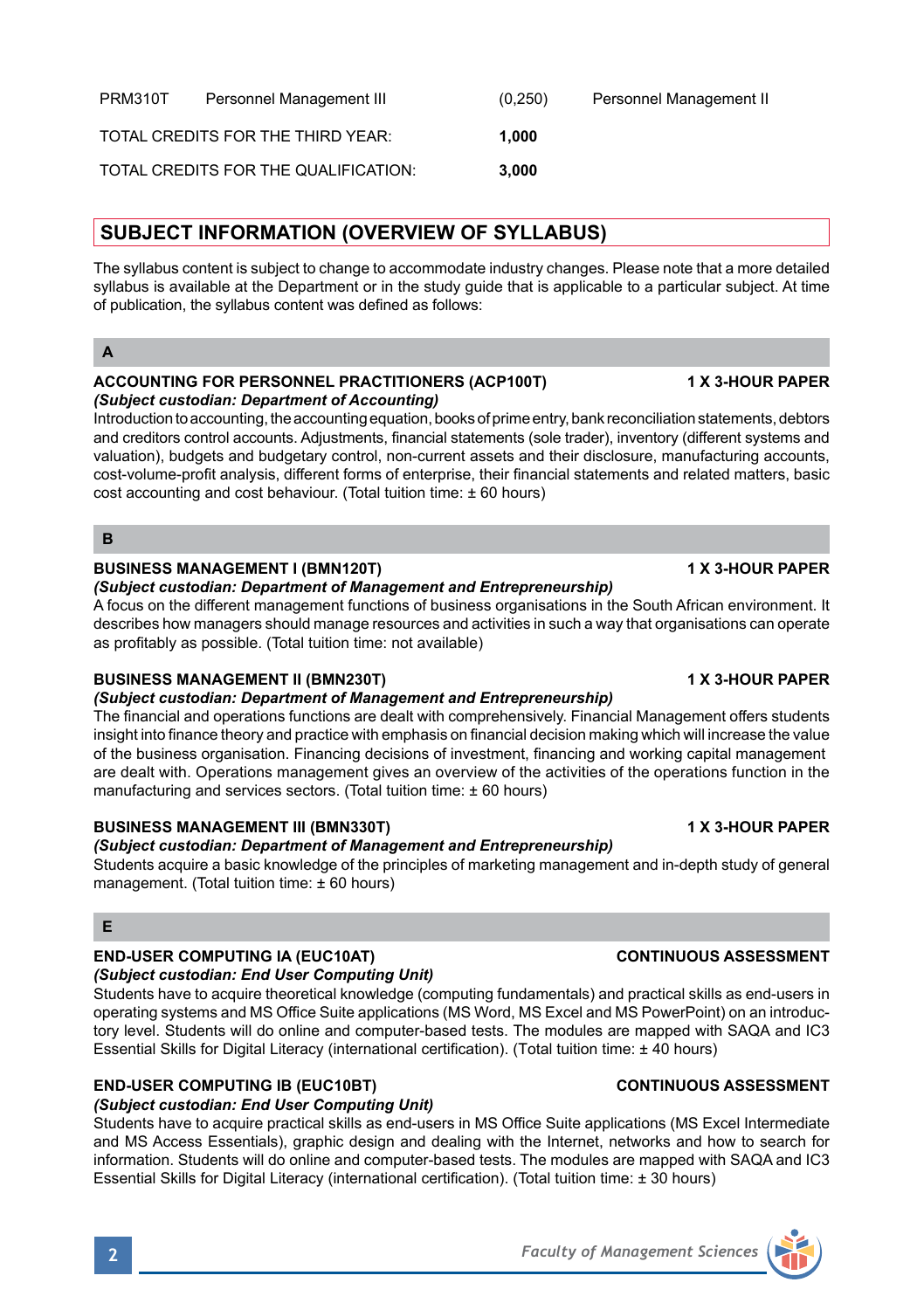## **ENGLISH (A LEVEL) (ENG120T) 1 X 3-HOUR PAPER**

## *(Subject custodian: Department of Applied Languages)*

Language acts of the individual (interpretation and analysis of messages, construction of effective messages, improving personal style, oral and body language, questioning and answering techniques). Theory, methods and principles of communication (defining communication and language dynamics, relationship between speaker and listener, principles of effective communication in business, style, register and language techniques, verbal and non-verbal communication, appeal and persuasion). Language acts in industry (communication structures, formulating messages for various purposes and selecting appropriate media, language in problem-solving and decision-making, group communication: written and oral, client and customer relations: written and oral messages, language and media). Language acts in the larger group and society (language and media, intercultural communication, visual codes, graphics and statistics, stereotypes in society, public communication). (Total tuition time: ± 90 hours)

### **I**

## **INDUSTRIAL RELATIONS I (IRS100T) 1 X 3-HOUR PAPER**

### *(Subject custodian: Department of People Management and Development)*

An introduction to the South African labour relations foundations, the labour relations environment, the state and labour laws, labour relations management systems, workplace level labour relations, collective labour relations, dispute resolution and industrial action. Students are introduced to labour relations management and the role of labour relations systems that form the basis for the second-year subject in the study field. (Total tuition time: ± 90 hours)

## **INDUSTRIAL RELATIONS II (IRS200T) 1 X 3-HOUR PAPER**

## *(Subject custodian: Department of People Management and Development)*

To describe the theoretical contexts from which behaviour in labour relationships are studied and explain the components of a complex labour relations system, the composition and challenges in the South African labour market, apply labour legislation and labour relations management practices regarding retrenchment and termination of employment, strategies of trade unions, employer organisation, collective bargaining and organisational rights, as well as negotiations and dispute resolution and the nature of industrial action. (Total tuition time: ± 90 hours)

## **L**

## **LABOUR LAW (LLA100T) 1 X 3-HOUR PAPER**

## *(Subject custodian: Department of Law)*

Introduction to Law. Common Law. Basic Conditions of Employment Act, 1997 (Act No. 75 of 1997), the Employment Equity Act, 1998 (Act No. 55 of 1998), Unemployment Insurance Act, 2001 (Act No. 63 of 2001), Compensation for Occupational Injuries and Diseases Act, 1993 (Act No. 13 of 1993), Occupational Health and Safety Act, 1993 (Act No. 85 of 1993); and the Skills Development Act, 1998 (Act No. 97 of 1998). A detailed discussion on the Labour Relations which includes freedom of association, organisational rights, collective bargaining overview of dispute resolution, dismissals and strikes. (Total tuition time: ± 60 hours)

### **M**

## **MANAGEMENT OF TRAINING I (MTN100T) 1 X 3-HOUR PAPER**

### *(Subject custodian: Department of People Management and Development)*

This subject focuses on the context of South African legislation, which impacts on training and skills development to establish effective Human Resource Development (HRD) practices. It intends to define the basic competencies of students who need to be orientated about the theory and practice of HRD and adult learning in the workplace, students will acquire specific skills and knowledge in the areas such as concepts of training, learning theories and principles, adult learning (Adult Basic Education and Training), role and functions of HRD practitioner, training cycle, training legislation, managing the training department and administration of training and development in organisations. (Total tuition time: ± 90 hours)